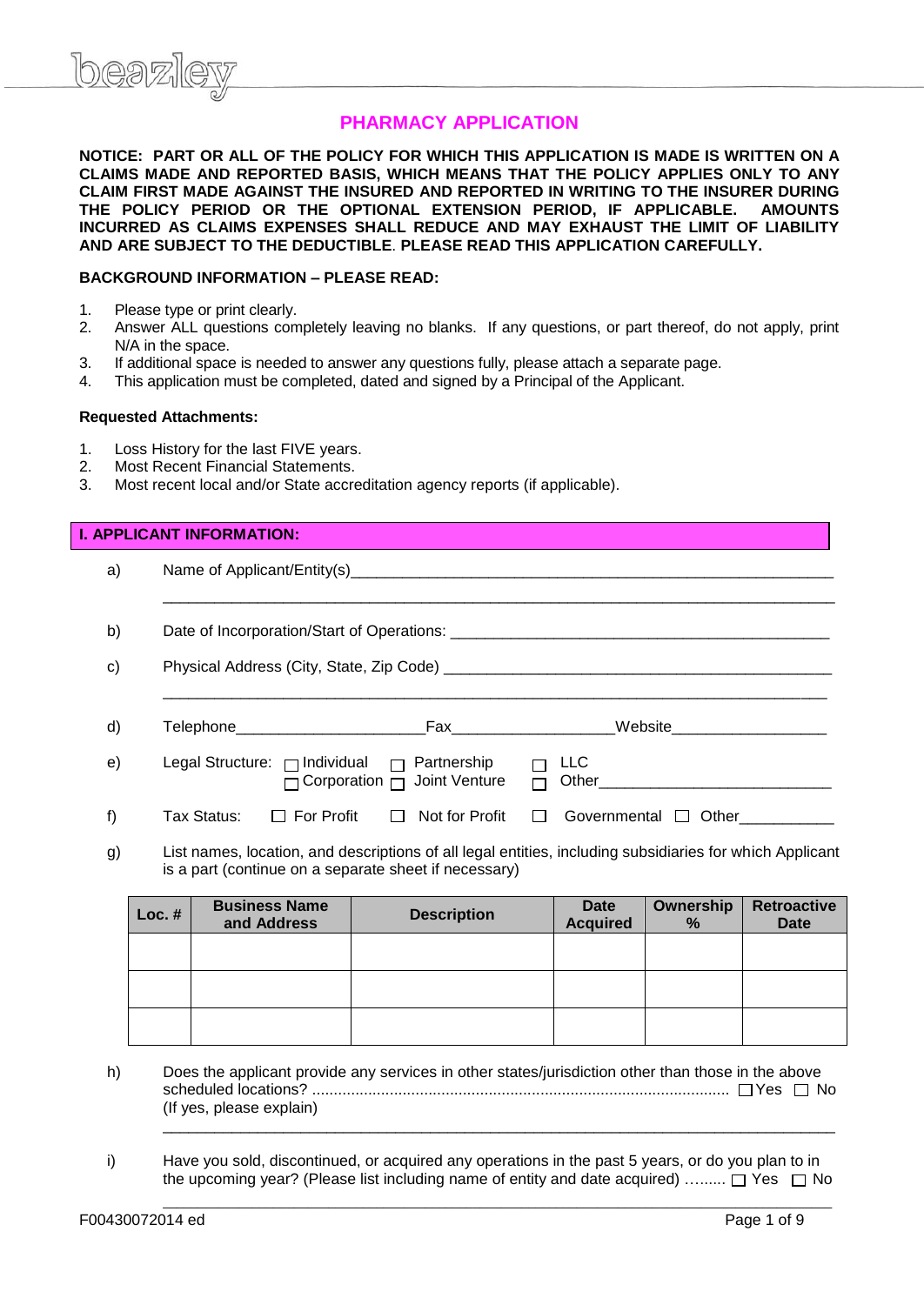- j) List all licenses held by your facility including type and expiration dates.
- k) List any/all accreditation from governmental agencies (PCAB) and association memberships held by your facility and include a copy of your most recent report.

\_\_\_\_\_\_\_\_\_\_\_\_\_\_\_\_\_\_\_\_\_\_\_\_\_\_\_\_\_\_\_\_\_\_\_\_\_\_\_\_\_\_\_\_\_\_\_\_\_\_\_\_\_\_\_\_\_\_\_\_\_\_\_\_\_\_\_\_\_\_\_\_\_\_

l) Are you a closed door pharmacy? ............................................................................. Yes No

\_\_\_\_\_\_\_\_\_\_\_\_\_\_\_\_\_\_\_\_\_\_\_\_\_\_\_\_\_\_\_\_\_\_\_\_\_\_\_\_\_\_\_\_\_\_\_\_\_\_\_\_\_\_\_\_\_\_\_\_\_\_\_\_\_\_\_\_\_\_\_\_\_\_

#### **II. COVERAGE HISTORY:**

a) Please provide details of professional liability coverage purchased in the last five (5) years to date:

| <b>Policy</b><br><b>Period</b> | Primary/Xs<br>Limit | <b>SIR/Deductible</b> | <b>Carrier</b> | <b>Annual</b><br><b>Premium</b> | <b>Occurrence</b><br>or Claims<br>Made? | <b>Retroactive</b><br><b>Date</b> |
|--------------------------------|---------------------|-----------------------|----------------|---------------------------------|-----------------------------------------|-----------------------------------|
|                                |                     |                       |                |                                 |                                         |                                   |
|                                |                     |                       |                |                                 |                                         |                                   |
|                                |                     |                       |                |                                 |                                         |                                   |
|                                |                     |                       |                |                                 |                                         |                                   |
|                                |                     |                       |                |                                 |                                         |                                   |

b) Please provide details of general liability coverage purchased in the last five (5) years to date:

| <b>Policy</b><br><b>Period</b> | Primary/Xs<br>Limit | <b>SIR/Deductible</b> | <b>Carrier</b> | <b>Annual</b><br><b>Premium</b> | <b>Occurrence</b><br>or Claims<br>Made? | <b>Retroactive</b><br><b>Date</b> |
|--------------------------------|---------------------|-----------------------|----------------|---------------------------------|-----------------------------------------|-----------------------------------|
|                                |                     |                       |                |                                 |                                         |                                   |
|                                |                     |                       |                |                                 |                                         |                                   |
|                                |                     |                       |                |                                 |                                         |                                   |
|                                |                     |                       |                |                                 |                                         |                                   |
|                                |                     |                       |                |                                 |                                         |                                   |

c) Do you currently carry employee benefits liability coverage? .................................... Yes No (If yes, what is the employee count, limit, deductible, and retroactive date?)

\_\_\_\_\_\_\_\_\_\_\_\_\_\_\_\_\_\_\_\_\_\_\_\_\_\_\_\_\_\_\_\_\_\_\_\_\_\_\_\_\_\_\_\_\_\_\_\_\_\_\_\_\_\_\_\_\_\_\_\_\_\_\_\_\_\_\_\_\_\_\_\_\_\_\_

 $\_$  ,  $\_$  ,  $\_$  ,  $\_$  ,  $\_$  ,  $\_$  ,  $\_$  ,  $\_$  ,  $\_$  ,  $\_$  ,  $\_$  ,  $\_$  ,  $\_$  ,  $\_$  ,  $\_$  ,  $\_$  ,  $\_$  ,  $\_$  ,  $\_$  ,  $\_$  ,  $\_$  ,  $\_$  ,  $\_$  ,  $\_$  ,  $\_$  ,  $\_$  ,  $\_$  ,  $\_$  ,  $\_$  ,  $\_$  ,  $\_$  ,  $\_$  ,  $\_$  ,  $\_$  ,  $\_$  ,  $\_$  ,  $\_$  ,

d) Has the applicant ever been declined or refused coverage, or had its coverage cancelled or nonrenewed? ................................................................................................................... Yes No (If yes, please explain)

## **III. FINANCIAL INFORMATION:**

|                                  | Projected, next<br><b>Fiscal/Annual Period</b> | <b>Past 12 Months; Most</b><br>recent, full-annual | <b>First Year Prior</b><br><b>Financial Year:</b> |
|----------------------------------|------------------------------------------------|----------------------------------------------------|---------------------------------------------------|
| <b>Prescription Sales:</b>       |                                                |                                                    |                                                   |
| <b>Compounding Sales:</b>        |                                                |                                                    |                                                   |
| <b>Sundries Sales:</b>           |                                                |                                                    |                                                   |
| <b>Medical Equipment Sales:</b>  |                                                |                                                    |                                                   |
| <b>Medical Equipment Rental:</b> |                                                |                                                    |                                                   |
| Home Services:                   |                                                |                                                    |                                                   |
| Other:                           |                                                |                                                    |                                                   |
| Total:                           |                                                |                                                    |                                                   |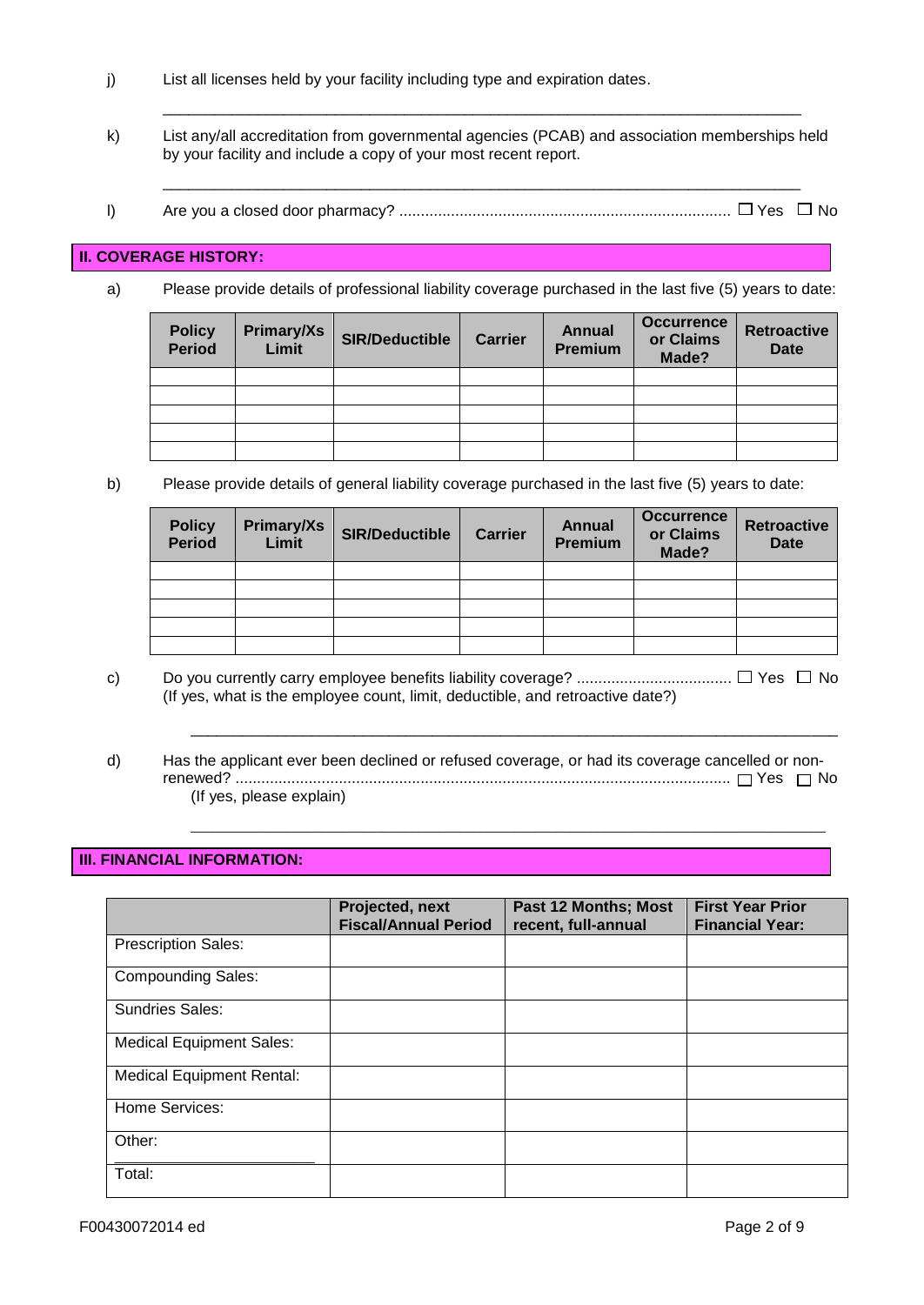## **IV. PROFESSIONAL SERVICE/PRODUCT PROFILE:**

#### a) Annual Number of Prescriptions Filled:

i. Are all prescriptions verified for specifications on patient's full name, medication name and dosage, directions for taking, physician's signature (from a licensed physician, licensed in the state where the prescription will be dispensed) and refill information?.................  $\Box$  Yes  $\Box$  No (If no, Please explain)

\_\_\_\_\_\_\_\_\_\_\_\_\_\_\_\_\_\_\_\_\_\_\_\_\_\_\_\_\_\_\_\_\_\_\_\_\_\_\_\_\_\_\_\_\_\_\_\_\_\_\_\_\_\_\_\_\_\_\_\_\_\_\_\_\_\_\_\_\_\_\_\_\_\_

\_\_\_\_\_\_\_\_\_\_\_\_\_\_\_\_\_\_\_\_\_\_\_\_\_\_\_\_\_\_\_\_\_\_\_\_\_\_\_\_\_\_\_\_\_\_\_\_\_\_\_\_\_\_\_\_\_\_\_\_\_\_\_\_\_\_\_\_\_\_\_\_\_\_

\_\_\_\_\_\_\_\_\_\_\_\_\_\_\_\_\_\_\_\_\_\_\_\_\_\_\_\_\_\_\_\_\_\_\_\_\_\_\_\_\_\_\_\_\_\_\_\_\_\_\_\_\_\_\_\_\_\_\_\_\_\_\_\_\_\_\_\_\_\_\_\_\_\_

- ii. Is the Applicant in compliance with all local, state and federal laws that govern the manufacture, control, dispensing and distribution of prescription drugs?...........  $\Box$  Yes  $\Box$  No (If no, Please explain)
- iii. Are all prescriptions dispensed with written instructions and dispensed in appropriate containers, labelled according to state and federal regulations?........................ Yes No (If no, Please explain)
- iv. Are any of these dispensed prescriptions/drugs: 1) Imported from outside the United States of America?....................... Yes No (If yes, Please explain)  $\_$  ,  $\_$  ,  $\_$  ,  $\_$  ,  $\_$  ,  $\_$  ,  $\_$  ,  $\_$  ,  $\_$  ,  $\_$  ,  $\_$  ,  $\_$  ,  $\_$  ,  $\_$  ,  $\_$  ,  $\_$  ,  $\_$  ,  $\_$  ,  $\_$  ,  $\_$  ,  $\_$  ,  $\_$  ,  $\_$  ,  $\_$  ,  $\_$  ,  $\_$  ,  $\_$  ,  $\_$  ,  $\_$  ,  $\_$  ,  $\_$  ,  $\_$  ,  $\_$  ,  $\_$  ,  $\_$  ,  $\_$  ,  $\_$  ,
	- 2) Not Approved by the Food and Drug Administration?........................ Yes No (If yes, Please explain) \_\_\_\_\_\_\_\_\_\_\_\_\_\_\_\_\_\_\_\_\_\_\_\_\_\_\_\_\_\_\_\_\_\_\_\_\_\_\_\_\_\_\_\_\_\_\_\_\_\_\_\_\_\_\_\_\_\_\_\_\_\_\_\_\_\_\_
- b) Operations: (for the previous 12 months please provide a breakout of the services provided, and the percentage of total gross revenues. Total must equal 100%)

|                                                     | Percentage |
|-----------------------------------------------------|------------|
| Compounding (please complete part VII)              |            |
| <b>Drug Benefits</b>                                |            |
| Vaccinations                                        |            |
| Infusion Therapy Services (specify Adult/Pediatric) |            |
| <b>Veterinary Medicine</b>                          |            |
| <b>Nuclear Medicine</b>                             |            |
| Medical Marijuana                                   |            |
| All Other Services:                                 |            |
|                                                     |            |

c) If applicable, please provide the number of patient contacts in the previous 12 months and current projection:

| (number of visits) | <b>Projected, next</b><br><b>Fiscal/Annual Period</b> | <b>Past 12 Months; Most</b><br>recent, full-annual | <b>First Year Prior</b><br><b>Financial Year:</b> |
|--------------------|-------------------------------------------------------|----------------------------------------------------|---------------------------------------------------|
| Clinic Visits      |                                                       |                                                    |                                                   |
| Vaccinations       |                                                       |                                                    |                                                   |
| Other (specify)    |                                                       |                                                    |                                                   |
| TOTAL VISITS       |                                                       |                                                    |                                                   |

d) Operations: (for the previous 12 months please provide a breakout of the services provided, and the percentage of total gross revenues. Total must equal 100%)

|            | percentage |
|------------|------------|
| Mail Order |            |
| Retail     |            |
| Wholesale  |            |
| Other:     |            |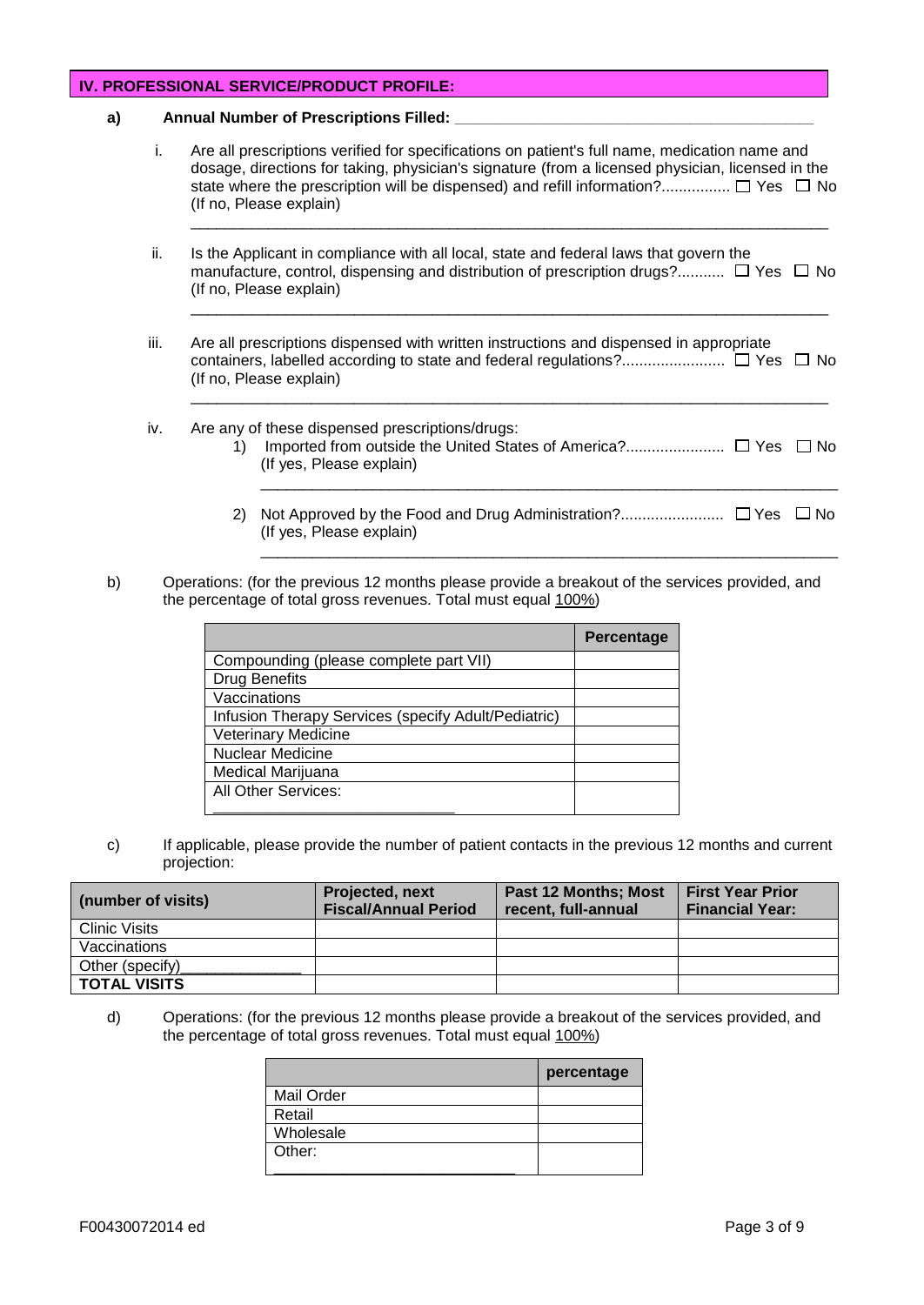- e) Was your facility surveyed by an accreditation agency within the past three years?  $\Box$  Yes  $\Box$  No i. If "Yes", please list date(s) of last survey:  $\frac{1}{\sqrt{2}}$
- f) Does the applicant anticipate making any significant changes in the services/products provided within the next 12 months?......................................................................................... Yes No (If yes, Please explain)

\_\_\_\_\_\_\_\_\_\_\_\_\_\_\_\_\_\_\_\_\_\_\_\_\_\_\_\_\_\_\_\_\_\_\_\_\_\_\_\_\_\_\_\_\_\_\_\_\_\_\_\_\_\_\_\_\_\_\_\_\_\_\_\_\_\_\_\_\_\_\_\_\_\_

| g) | Does the applicant provide any of the following services: |  |
|----|-----------------------------------------------------------|--|
|    |                                                           |  |

## **V. MEDICAL STAFF PROFILE:**

a) Please provide details of all other staff utilized

|                            |                                                                                                       |             | <b>Employed</b> |              |             | <b>Contracted</b> |              |  |
|----------------------------|-------------------------------------------------------------------------------------------------------|-------------|-----------------|--------------|-------------|-------------------|--------------|--|
| <b>Health Professional</b> |                                                                                                       | <b>Full</b> | <b>Part</b>     | <b>Hours</b> | <b>Full</b> | Part              | <b>Hours</b> |  |
|                            |                                                                                                       | <b>Time</b> | <b>Time</b>     |              | <b>Time</b> | <b>Time</b>       |              |  |
| Pharmacists                |                                                                                                       |             |                 |              |             |                   |              |  |
|                            | <b>Pharmacy Technicians</b><br><b>Nurse Practitioners</b>                                             |             |                 |              |             |                   |              |  |
|                            | <b>Registered Nurses</b>                                                                              |             |                 |              |             |                   |              |  |
|                            | Other (please provide description)                                                                    |             |                 |              |             |                   |              |  |
|                            |                                                                                                       |             |                 |              |             |                   |              |  |
| b)                         | Are all of the above individuals registered or licensed in accordance with all applicable state and   |             |                 |              |             |                   |              |  |
|                            |                                                                                                       |             |                 |              |             |                   |              |  |
|                            | (If yes, Please explain)                                                                              |             |                 |              |             |                   |              |  |
|                            |                                                                                                       |             |                 |              |             |                   |              |  |
| c)                         | Do you require contracted staff to carry their own professional liability insurance? If yes, what are |             |                 |              |             |                   |              |  |
|                            |                                                                                                       |             |                 |              |             |                   |              |  |
|                            | (Carrier, Limits, Deductible)                                                                         |             |                 |              |             |                   |              |  |
|                            |                                                                                                       |             |                 |              |             |                   |              |  |
| d)                         | Prior to hiring any employee, does the applicant verify:                                              |             |                 |              |             |                   |              |  |
|                            | i.<br>Employment references with at least two previous employers? □ Yes □ No<br>ii.                   |             |                 |              |             |                   |              |  |
|                            | iii.<br>Criminal record, on a Local, State and National scale? (Please indicate which apply)          |             |                 |              |             |                   |              |  |
|                            |                                                                                                       |             |                 |              |             |                   |              |  |
|                            | iv.                                                                                                   |             |                 |              |             |                   | $\Box$ No    |  |
|                            | v.                                                                                                    |             |                 |              |             |                   | $\Box$ No    |  |
|                            | vi.                                                                                                   |             |                 |              |             |                   | $\Box$ No    |  |
|                            | vii.                                                                                                  |             |                 |              |             |                   | $\Box$ No    |  |
| e)                         | Does the applicant keep all information on file and verify its completion prior to the start of       |             |                 |              |             |                   |              |  |
|                            |                                                                                                       |             |                 |              |             |                   | $\Box$ No    |  |
|                            | VI. RISK MANAGEMENT, CLAIMS HANDLING & LOSS CONTROL                                                   |             |                 |              |             |                   |              |  |
|                            |                                                                                                       |             |                 |              |             |                   |              |  |
| a)                         | Are there medication administration, dispensing, and storage policies/procedures in place?            |             |                 |              |             |                   |              |  |
|                            |                                                                                                       |             |                 |              |             |                   |              |  |
| b)                         | Are there protocols in place for telephone/verbal orders? i.e. does the pharmacist repeat the order   |             |                 |              |             |                   |              |  |
|                            |                                                                                                       |             |                 |              |             |                   |              |  |
| c)                         | Are drugs with look-alike drug names stored separately and not alphabetically? $\Box$ Yes $\Box$ No   |             |                 |              |             |                   |              |  |
| d)                         | Does the applicant have access to any system, i.e. computerized drug distribution system, that        |             |                 |              |             |                   |              |  |
|                            | would identify and/or alert the pharmacist of look-alike drug names, packaging, or                    |             |                 |              |             |                   |              |  |
|                            |                                                                                                       |             |                 |              |             |                   |              |  |
| e)                         | How does the insured address look-alike drug names, packaging, or labelling?                          |             |                 |              |             |                   |              |  |

 $\_$  ,  $\_$  ,  $\_$  ,  $\_$  ,  $\_$  ,  $\_$  ,  $\_$  ,  $\_$  ,  $\_$  ,  $\_$  ,  $\_$  ,  $\_$  ,  $\_$  ,  $\_$  ,  $\_$  ,  $\_$  ,  $\_$  ,  $\_$  ,  $\_$  ,  $\_$  ,  $\_$  ,  $\_$  ,  $\_$  ,  $\_$  ,  $\_$  ,  $\_$  ,  $\_$  ,  $\_$  ,  $\_$  ,  $\_$  ,  $\_$  ,  $\_$  ,  $\_$  ,  $\_$  ,  $\_$  ,  $\_$  ,  $\_$  ,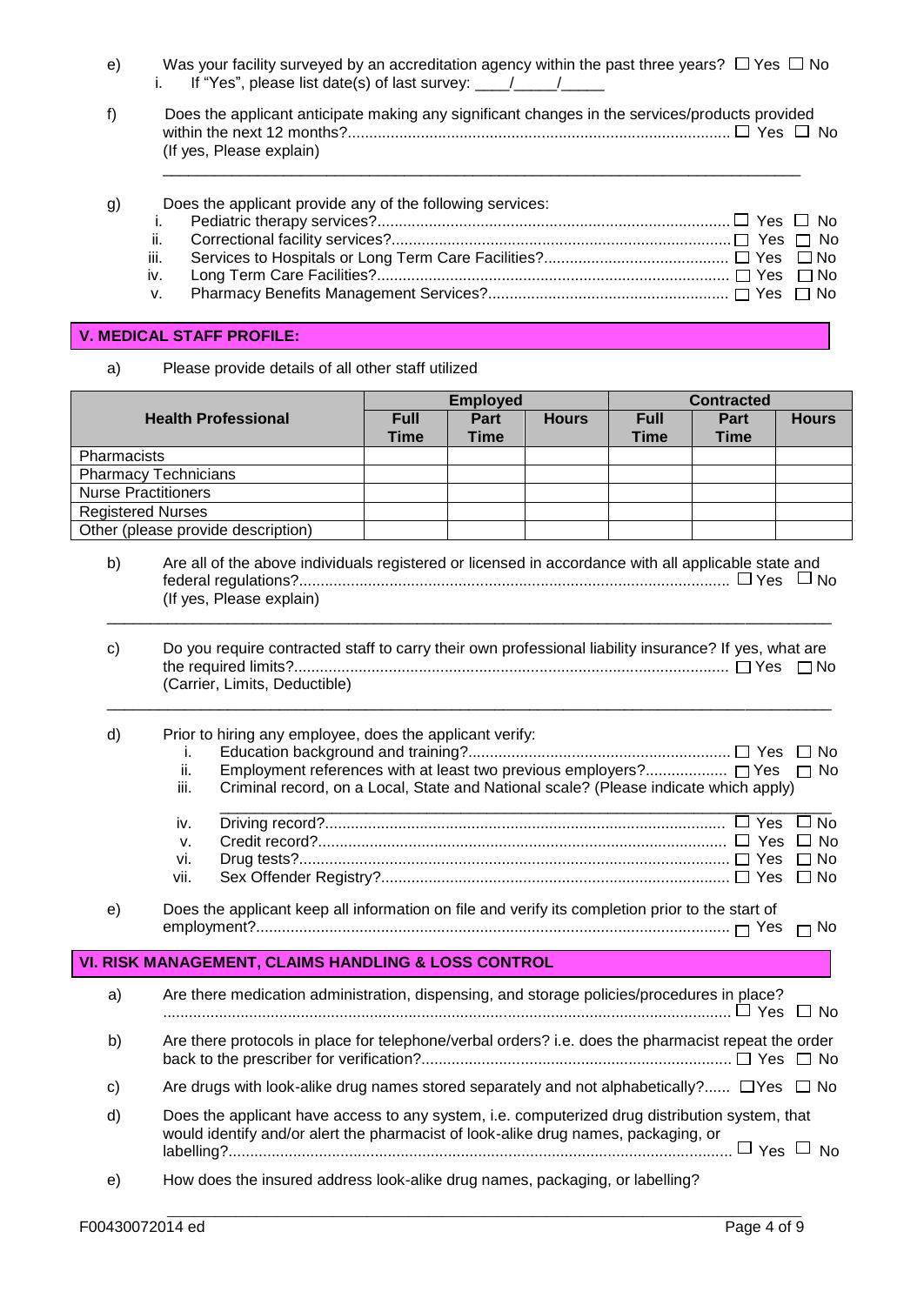|    | VII. COMPOUNDING: I      |  |
|----|--------------------------|--|
| a) | (If yes, Please explain) |  |

## b) Do you compound any of the following?

|                                  | percentage or compounded drugs |
|----------------------------------|--------------------------------|
| Chemotherapy                     |                                |
| Corticosteroids                  |                                |
| <b>Infusion Medicine</b>         |                                |
| <b>Lethal Injection Medicine</b> |                                |
| Hydromorphone                    |                                |
| Midazolam                        |                                |
| Pentobarbital                    |                                |
| Propofol (Diprivan)              |                                |
| Sodium Thiopental                |                                |
| Nuclear Medicine                 |                                |
| <b>Obstetrical Medicine</b>      |                                |
| Vaccinations                     |                                |
| <b>Veterinary Medicine</b>       |                                |
| Other:                           |                                |
|                                  |                                |

- c) Is the insured registered as on outsourcing facility under the FDA Compounding Quality Act? ……….............................................…………………………….………......................... Yes No (If no, Please explain) \_\_\_\_\_\_\_\_\_\_\_\_\_\_\_\_\_\_\_\_\_\_\_\_\_\_\_\_\_\_\_\_\_\_\_\_\_\_\_\_\_\_\_\_\_\_\_\_\_\_\_\_\_\_\_\_\_\_\_\_\_\_\_\_\_\_\_\_\_\_\_\_\_\_
- d) Percentage of compounded sterile prescriptions that fall into each of the USP Risk Level Determinations:

|                   | percentage |
|-------------------|------------|
| Low-Risk Level    |            |
| Medium-Risk Level |            |
| High-Risk Level   |            |

| VIII. INSURED HISTORY - CLAIMS, LOSSES, AND INCIDENTS: |                                                                                                                                                                                                                                                                                                                                                                                                                                                                                                                                                                                                                |  |
|--------------------------------------------------------|----------------------------------------------------------------------------------------------------------------------------------------------------------------------------------------------------------------------------------------------------------------------------------------------------------------------------------------------------------------------------------------------------------------------------------------------------------------------------------------------------------------------------------------------------------------------------------------------------------------|--|
| a)                                                     | Has any claim or suit for an error, omission or malpractice ever been made against you or your<br>If Yes, how many? _____ Complete a copy of our Supplemental Claim form for each                                                                                                                                                                                                                                                                                                                                                                                                                              |  |
| b)                                                     | Are you or any proposed insured for this insurance aware of any claim or suit, or any act, error,<br>omission, fact, circumstance, or records request from any attorney which may result in a<br>If Yes, has each of these been reported to the current or any prior insurer?□ Yes □ No<br>How many? Complete a copy of our Supplemental Claim form for each                                                                                                                                                                                                                                                   |  |
| C)                                                     | Has the applicant or any staff:<br>ever been the subject of disciplinary/investigative proceedings or reprimand by a<br>L.<br>governmental/administrative agency, hospital or professional association? $\Box$ Yes $\Box$ No<br>ever been convicted for an act committed in violation of any law or ordinance other than<br>ii.<br>$\Box$ No<br>iii.<br>ever had any state professional license or license to prescribe or dispense narcotics<br>iv.<br>refused, suspended, revoked, renewal refuses or accepted only on special terms or ever<br>(If yes, please provide an explanation on any/all incidents) |  |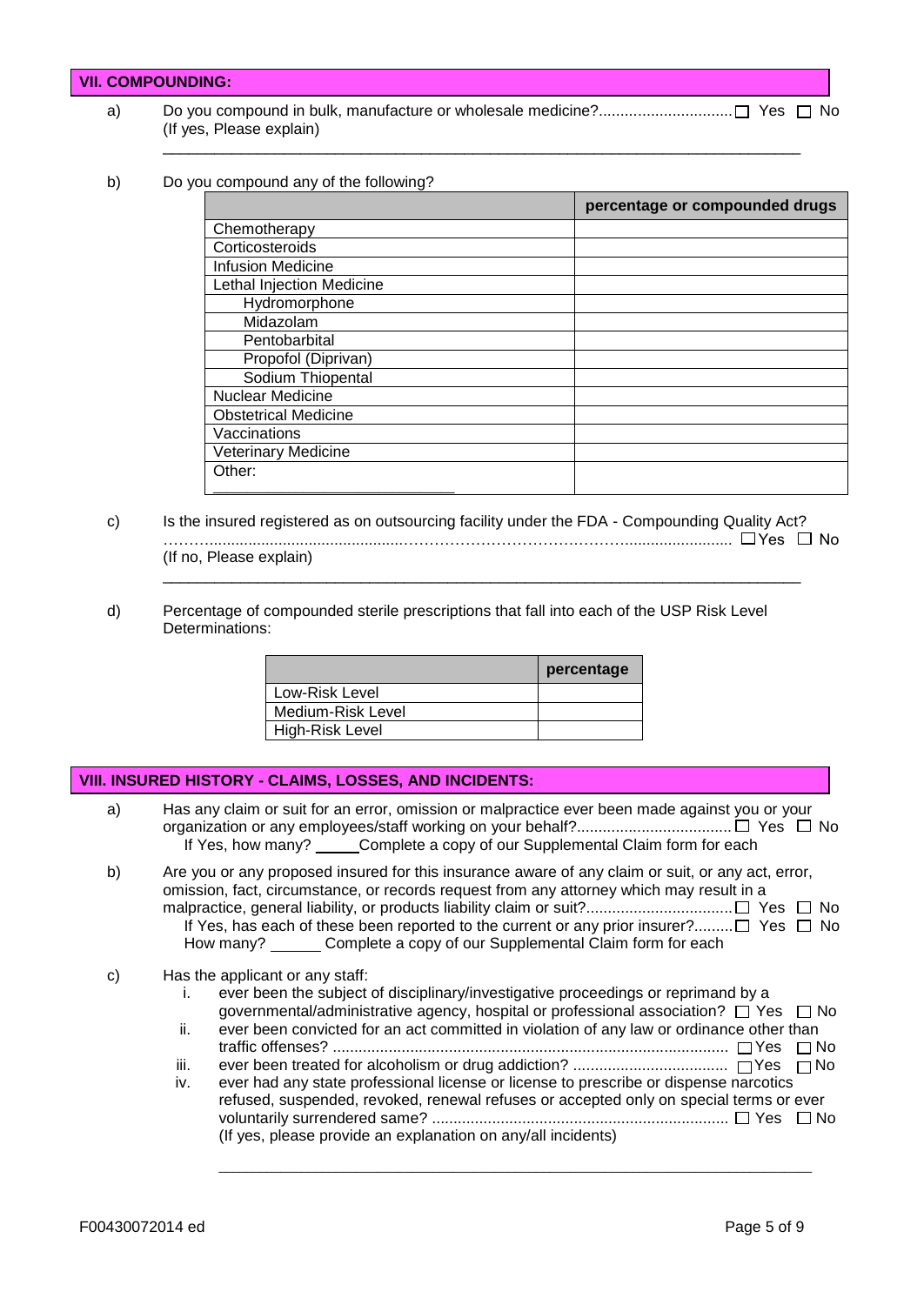THE UNDERSIGNED IS AUTHORIZED BY THE APPLICANT AND DECLARES THAT THE STATEMENTS SET FORTH HEREIN AND ALL WRITTEN STATEMENTS AND MATERIALS FURINSHED TO THE INSURER IN CONJUNCTION WITH THIS APPLICATION ARE TRUE. SIGNING OF THIS APPLICATION DOES NOT BIND THE APPLICANT OR THE INSURER TO COMPLETE THE INSURANCE, BUT IT IS AGREED THAT THE STATEMENTS CONTAINED IN THIS APPLICATION, ANY SUPPLEMENTAL ATTACHMENTS, AND THE MATERIALS SUBMITTED HEREWITH ARE THE BASIS OF THE CONTRACT SHOULD A POLICY BE ISSUED AND HAVE BEEN RELIED UPON BY THE INSURER IN ISSUING ANY POLICY.

THIS APPLICATION AND MATERIALS SUBMITTED WITH IT SHALL BE RETAINED ON FILE WITH THE INSURER AND SHALL BE DEEMED ATTACHED TO AND BECOME PART OF THE POLICY IF ISSUED. THE INSURER IS AUTHORIZED TO MAKE ANY INVESTIGATION AND INQUIRY IN CONNECTION WITH THIS APPLICATION AS IT DEEMS NECESSARY.

THE APPLICANT AGREES THAT IF THE INFORMATION SUPPLIED ON THIS APPLICATION CHANGES BETWEEN THE DATE OF THIS APPLICATION AND THE EFFECTIVE DATE OF THE INSURANCE, THE APPLICANT WILL, IN ORDER FOR THE INFORMATION TO BE ACCURATE ON THE EFFECTIVE DATE OF THE INSURANCE, IMMEDIATELY NOTIFY THE INSURER OF SUCH CHANGES, AND THE INSURER MAY WITHDRAW OR MODIFY ANY OUTSTANDING QUOTATIONS OR AUTHORIZATIONS OR AGREEMENTS TO BIND THE INSURANCE

I HAVE READ THE FOREGOING APPLICATION OF INSURANCE AND REPRESENT THAT THE RESPONSES PROVIDED ON BEHALF OF THE APPLICANT ARE TRUE AND CORRECT.

#### *WARNING*

### **ANY PERSON WHO, WITH INTENT TO DEFRAUD OR KNOWING THAT (S)HE IS FACILITATING A FRAUD AGAINST THE INSURER, SUBMITS AN APPLICATION OR FILES A CLAIM CONTAINING A FALSE OR DECEPTIVE STATEMENT MAY BE GUILTY OF INSURANCE FRAUD.**

**COLORADO:** It is unlawful to knowingly provide false, incomplete, or misleading facts or information to an insurer to defraud or attempt to defraud the insurer. Penalties may include imprisonment, fines, denial of insurance, and civil damages. Any insurer or agent of an insurer who knowingly provides false, incomplete, or misleading facts or information to a policyholder or claimant for the purpose of defrauding or attempting to defraud the policyholder or claimant with regard to a settlement or award payable from insurance proceeds shall be reported to the Colorado division of insurance.

**DISTRICT OF COLUMBIA:** It is a crime to provide false or misleading information to an insurer for the purpose of defrauding the insurer or any other person. Penalties include imprisonment and/or fines and an insurer may deny insurance benefits if false information materially related to a claim made by the applicant.

**FLORIDA:** Any person who knowingly and with intent to injure, defraud, or deceive any insurer files a statement of claim or an application containing any false, incomplete or misleading information is guilty of a felony in the third degree. **LOUISIANA AND MARYLAND:** Any person who knowingly and willfully presents a false or fraudulent claim for payment of a loss or benefit or who knowingly and willfully presents false information in an application for insurance is guilty of a crime and may be subject to fines and confinement in prison.

**MAINE, TENNESSEE, VIRGINIA AND WASHINGTON**: It is a crime to knowingly provide false, incomplete or misleading information to an insurer to defraud the insurer. Penalties may include imprisonment, fines or denial of insurance benefits.

**MINNESOTA**: A person who files a claim with intent to defraud or helps commit a fraud against an insurer is guilty of a crime.

**OKLAHOMA:** Any person who knowingly, and with intent to injure, defraud or deceive any insurer, makes any claim for the proceeds of an insurance policy containing any false, incomplete or misleading information is guilty of a felony.

**PENNSYLVANIA:** Any person who knowingly and with intent to defraud any insurance company or other person files an application for insurance or statement of claim containing any materially false information or conceals for the purpose of misleading, information concerning any fact material thereto commits a fraudulent insurance act, which is a crime and subjects such person to criminal and civil penalties.

**NEW YORK AND KENTUCKY:** Any person who knowingly and with intent to defraud an insurer or other person files an application for insurance or statement of claims containing any materially false information, or conceals for the purpose of misleading, information concerning any fact material thereto, commits a fraudulent insurance act, which is a crime. New York applicants are subject to a civil penalty not to exceed \$5,000 and the stated value of the claim for each such violation. Pennsylvania applicants are subject to criminal and civil penalties.

| Date: $\frac{1}{2}$ Date: $\frac{1}{2}$ $\frac{1}{2}$ $\frac{1}{2}$ $\frac{1}{2}$ $\frac{1}{2}$ $\frac{1}{2}$ $\frac{1}{2}$ $\frac{1}{2}$ $\frac{1}{2}$ $\frac{1}{2}$ $\frac{1}{2}$ $\frac{1}{2}$ $\frac{1}{2}$ $\frac{1}{2}$ $\frac{1}{2}$ $\frac{1}{2}$ $\frac{1}{2}$ $\frac{1}{2}$ $\frac{1}{2}$ $\frac{1}{2}$ |
|-------------------------------------------------------------------------------------------------------------------------------------------------------------------------------------------------------------------------------------------------------------------------------------------------------------------|
| Print Name: 2008. Expanding the Manuscript Name:                                                                                                                                                                                                                                                                  |
|                                                                                                                                                                                                                                                                                                                   |
| (Owner, Partner, Authorized Officer)                                                                                                                                                                                                                                                                              |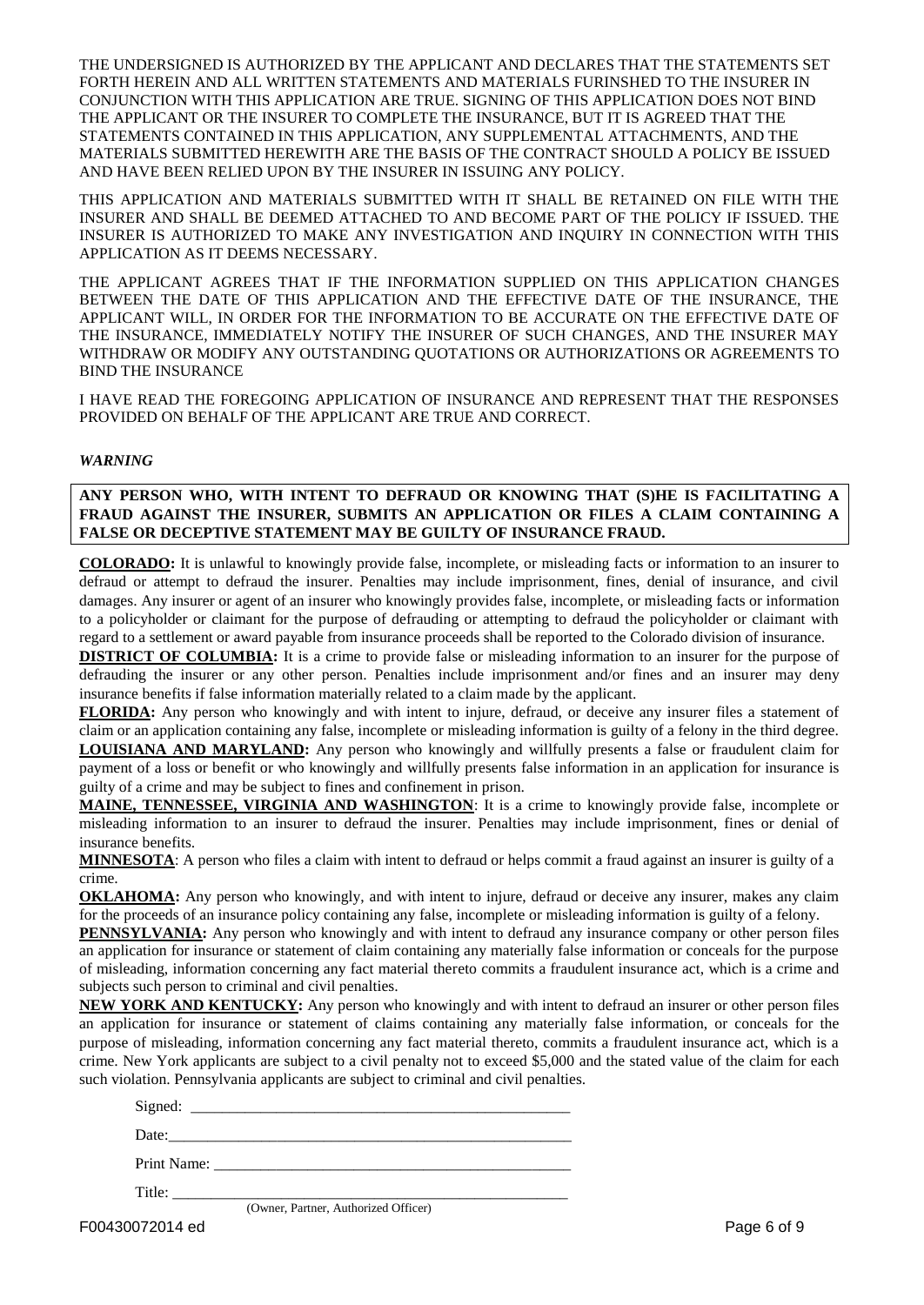If this **Application** is completed in Florida, please provide the Insurance Agent's name and license number. If this **Application** is completed in Iowa or New Hampshire, please provide the Insurance Agent's name and signature only.

Agent's Printed Name:

Florida Agent's License Number:

Agent's Signature: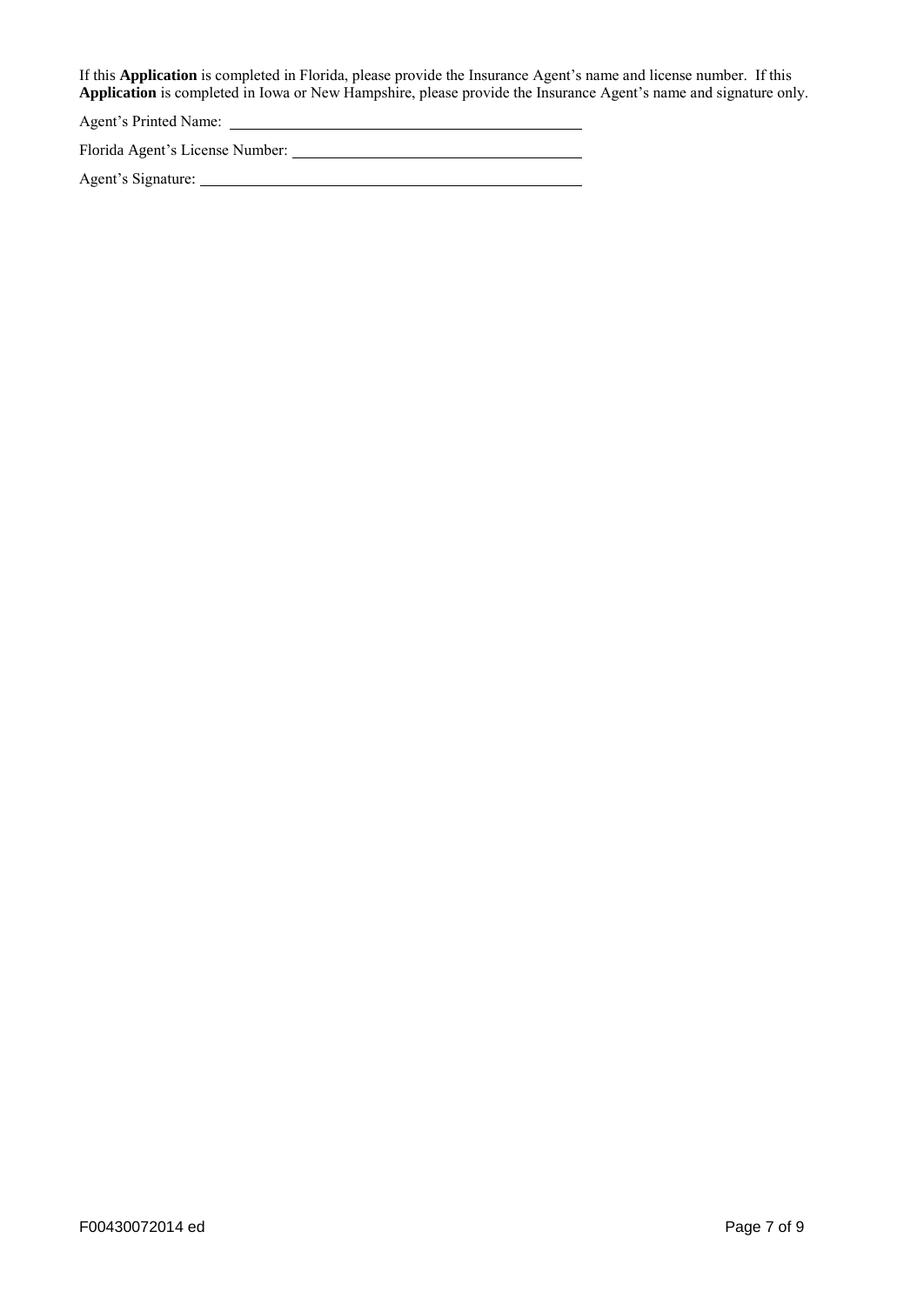

## **PRIOR CLAIMS INFORMATION SUPPLEMENTAL APPLICATION**

### **APPLICANT'S INSTRUCTIONS – PLEASE READ:**

- 1. Please type or print clearly.
- 2. Answer ALL questions completely leaving no blanks. If any questions, or part thereof, do not apply, print N/A in the space.
- 3. If additional space is needed to answer any questions fully, please attach a separate page.
- 4. This supplemental application must be completed, dated and signed by a Principal of the Applicant.
- 5. Complete one form for each incident, claim, or suit.

| a) |                                                                                                                                                                                                                                                                                                                                                                                                                                             |
|----|---------------------------------------------------------------------------------------------------------------------------------------------------------------------------------------------------------------------------------------------------------------------------------------------------------------------------------------------------------------------------------------------------------------------------------------------|
| b) |                                                                                                                                                                                                                                                                                                                                                                                                                                             |
| c) |                                                                                                                                                                                                                                                                                                                                                                                                                                             |
| d) |                                                                                                                                                                                                                                                                                                                                                                                                                                             |
| e) |                                                                                                                                                                                                                                                                                                                                                                                                                                             |
| f) | Status of Claim: □ Incident (negligent act, error or omission or an Accident that could lead to a<br>Claim)<br>$\Box$ Claim (written notice received by any Insured of an intention to hold the<br>Insured responsible for compensation for Damages)<br>$\Box$ Suit (demand, notice, summons or other process received by the Insured or<br>its representative)                                                                             |
| g) | Description of Claim: (include nature of treatment and your involvement)<br>a. Alleged act, error of omission on which the claims is based:                                                                                                                                                                                                                                                                                                 |
|    |                                                                                                                                                                                                                                                                                                                                                                                                                                             |
|    | Description of the type and extent of injury or damages allegedly sustained:<br>c.                                                                                                                                                                                                                                                                                                                                                          |
| h) | <b>Current Disposition of Claim:</b><br>$\Box$ DISMISSED (action dropped without any payment to claimant of Statute of Limitations has<br>expired)<br>$\Box$ ABANDONED (no activity from claimant for over 3 years)<br>$\Box$ WON by defense<br>$\Box$ WON by claimant<br>Total Paid: \$______________________ Amount Paid on your behalf: \$___________<br>Please Indicate: $\square$ Court judgment, or $\square$ Out of court settlement |
|    | $\Box$ OPEN<br>Claimant's settlement demand: \$<br>Defendant's Offer for settlement: \$<br>Insurer's loss reserve: \$                                                                                                                                                                                                                                                                                                                       |
| i) | Explain what steps have been taken to prevent recurrences of similar claims:                                                                                                                                                                                                                                                                                                                                                                |

THE UNDERSIGNED IS AUTHORIZED BY THE APPLICANT AND DECLARES THAT THE STATEMENTS SET FORTH HEREIN AND ALL WRITTEN STATEMENTS AND MATERIALS FURINSHED TO THE INSURER IN CONJUNCTION WITH THIS APPLICATION ARE TRUE. SIGNING OF THIS APPLICATION DOES NOT BIND THE APPLICANT OR THE INSURER TO COMPLETE THE INSURANCE, BUT IT IS AGREED THAT THE STATEMENTS CONTAINED IN THIS APPLICATION, ANY SUPPLEMENTAL ATTACHMENTS, AND THE MATERIALS SUBMITTED HEREWITH ARE THE BASIS OF THE CONTRACT SHOULD A POLICY BE ISSUED AND HAVE BEEN RELIED UPON BY THE INSURER IN ISSUING ANY POLICY.